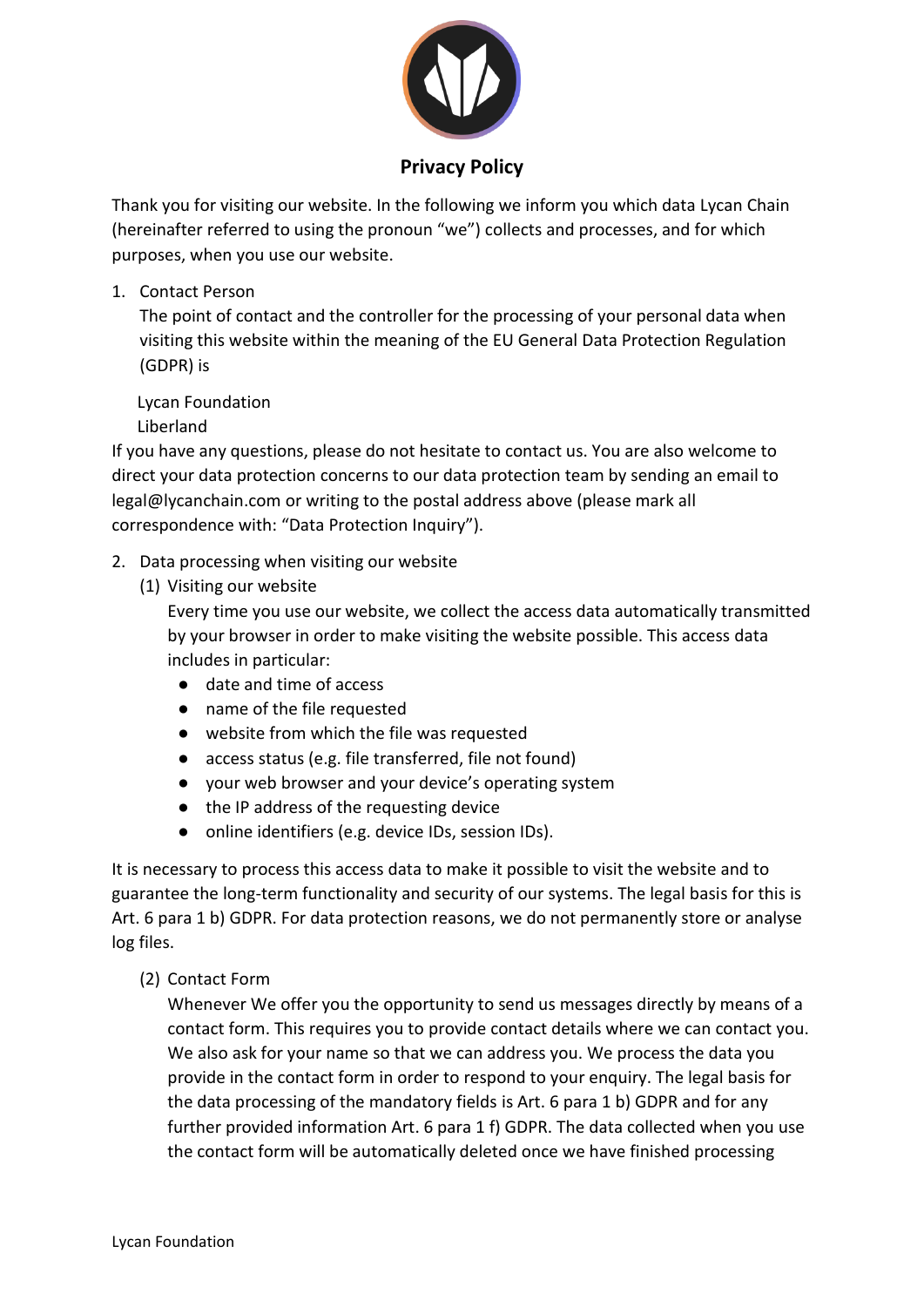

your enquiry, unless we still require your enquiry to fulfil contractual or legal obligations.

## 3. Cookies

For some of our services it is necessary that we use so-called cookies. A cookie is a small text file that is stored by the browser on your device. Cookies are not used to run programs or download viruses onto your computer. The main purpose of our cookies is to provide you with a customized offer and to make the use of our services as effective as possible.

Most browsers are set to accept cookies by default. However, you can adjust your browser settings so that cookies are rejected or stored only after prior consent. If they reject, not all of our offers can function for them without interference.

The legal basis for the processing of your personal data in the context of the so-called "necessary cookies" is Art. 6 para. 1 b) GDPR.

4. Third party cookies

We use cookies for marketing, tracking and analyzing purposes. The legal base for such a processing is your consent, Art. 6 para. 1 a) GDPR. In details, we use following tools:

 $\circ$  We use cookies only to provide referral ID chosen by user to visit the website

## 5. Disclosure of data

In principle, we will only disclose the data we collect if:

- you have given your explicit consent pursuant to Art. 6 para. 1 a) GDPR;
- disclosure is necessary pursuant to Art. 6 para. 1 f) GDPR in order to establish, exercise or defend legal claims and there is no reason to assume that you have an overriding legitimate interest in your data not being disclosed;
- we are legally obliged to do so under Art. 6 para. 1 c) GDPR;
- this is legally permissible and required according to Art. 6 para. 1 b) GDPR for the processing or initiation of contractual relationships with you; or
- in connection with an official request, court orders and legal proceedings disclosure is necessary to pursue or enforce rights.

Part of the data processing may be carried out by our service providers. This may include data centers that store our website and databases, IT service providers that maintain our systems, and consulting firms. If we pass data on to our service providers, they may use the data exclusively for the fulfilment of their tasks. We have carefully selected and commissioned the service providers. They are contractually

bound by our instructions, have appropriate technical and organizational measures in place to protect the rights of data subjects and are carefully monitored by us.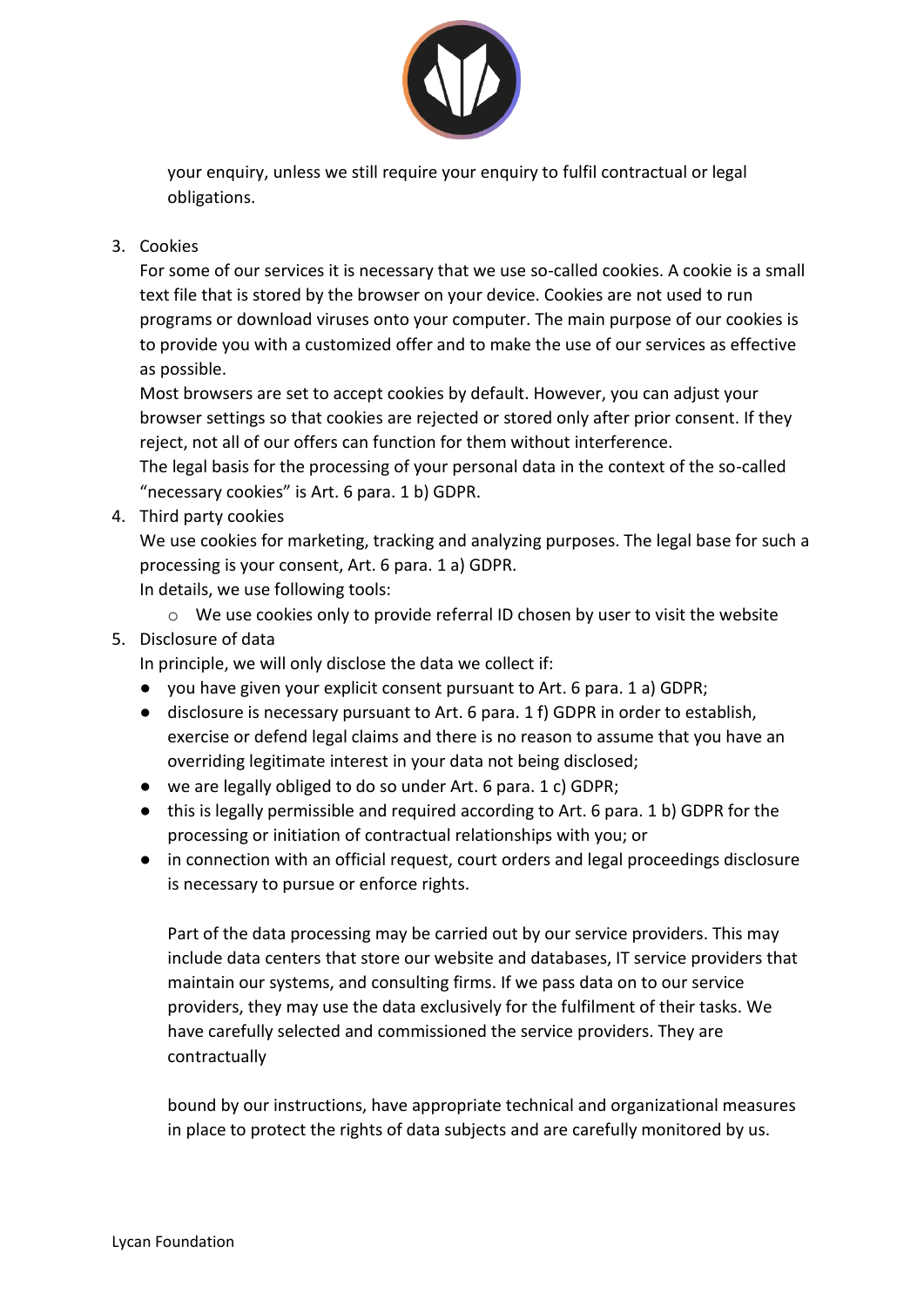

- 6. Data transfer to third countries There is no data transfer to a third country.
- 7. Storage period

We only store personal data for as long as necessary to fulfill contractual or legal obligations for which we have collected the data. We then delete the data without delay, unless we still require the data until the end of the statutory limitation period for evidence purposes for claims under civil law or due to statutory retention obligations. For evidence purposes, we must keep contract data for another three years after the end of the year in which the business relationship with you ends. After the standard statutory period of limitation, any claims become statute-barred at this point in time at the earliest.

Even after that, we are still required to store some of your data for accounting reasons. We are obliged to do so due to statutory documentation obligations, which may arise on the basis of national/common law. The periods specified there for retaining documents range from two to ten years.

- 8. Your rights relating the GDPR
	- (1) You have the right of information about how we process your personal data at any time. When providing this information, we will explain the data processing to you and provide you with an overview of the data stored about you.
	- (2) If data stored by us is incorrect or no longer up to date, you have the right to have this data corrected.
	- (3) You may also demand that your data be erased. Should the erasure not be possible in exceptional cases due to other legal regulations, the data will be blocked so that it is only available for that legal purpose.
	- (4) You are also entitled to have the processing of your data restricted, e.g. if you believe that the data we have stored is incorrect. You also have the right to data portability, which means that on request we will send you a digital copy of the personal data you have provided.
	- (5) Pursuant to Art. 7 para. 3 GDPR, you have the right to withdraw the consent you gave us at any time. As a result of this, we will cease the data processing based on this consent with future effect. This withdrawal of your consent will not affect the lawfulness of the processing carried out on the basis of the consent prior to the withdrawal.
	- (6) If we process your data on the basis of legitimate interests pursuant to Art. 6 para. 1 f) GDPR, you have the right under Art. 21 GDPR to object to the processing of your data, and to give us reasons which arise from your particular situation which, in your opinion, show that your legitimate interests override ours. If your objection is to data processing for direct marketing purposes, you have a general right of objection, which we will implement without requiring you to give reasons.